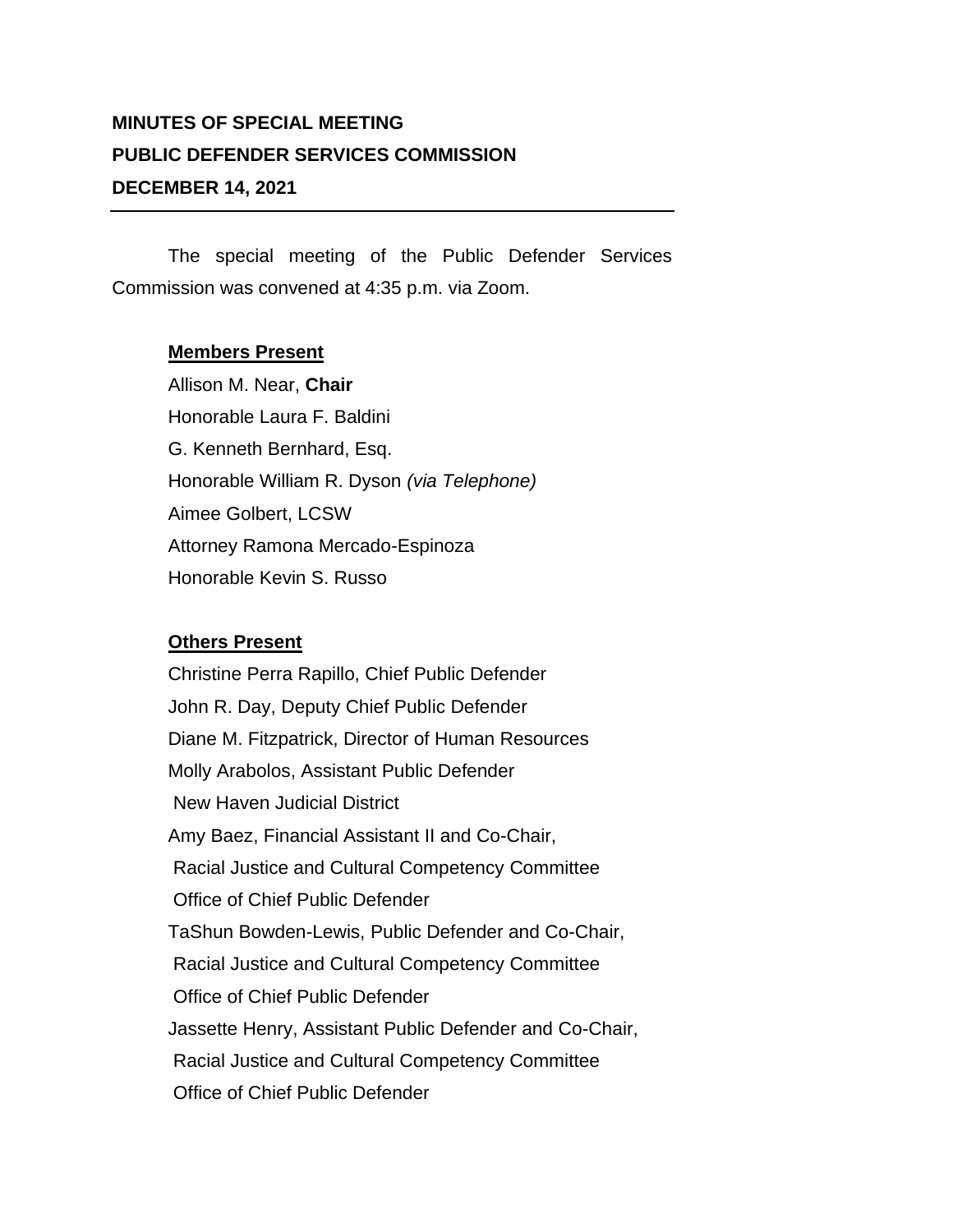Upon motion duly made and seconded, it was VOTED unanimously to go into Executive Session at 4:36 p.m. The reason for convening in Executive Session was in accordance with Section 1-200(6)(A) of the Connecticut General Statutes. EXECUTIVE SESSION

The Commission came out of Executive Session at 6:19 p.m.

Assistant Public Defender and Co-Chair of the Racial Justice and Cultural Competency Committee, Jassette Henry, presented her choice of candidate on behalf of the Racial Justice and Cultural Competency Committee for the position of Director of Diversity, Equity and Inclusion, Office of Chief Public Defender, Hartford.

Upon motion duly made and seconded, it was VOTED unanimously to go back into Executive Session at 6:35 p.m. The reason for convening in Executive Session was in accordance with Section 1-200(6)(A) of the Connecticut General Statutes. EXECUTIVE SESSION

The Commission came out of Executive Session at 7:11 p.m.

Upon motion duly made and seconded, it was VOTED by majority of the Commission to appoint Daryl M. McGraw to the position of Director of Diversity, Equity and Inclusion, Office of Chief Public Defender, Hartford.

There being no further business to come before the Commission, the special meeting was adjourned at 7:12 p.m.

APPOINTMENT OF DARYL M. MCGRAW